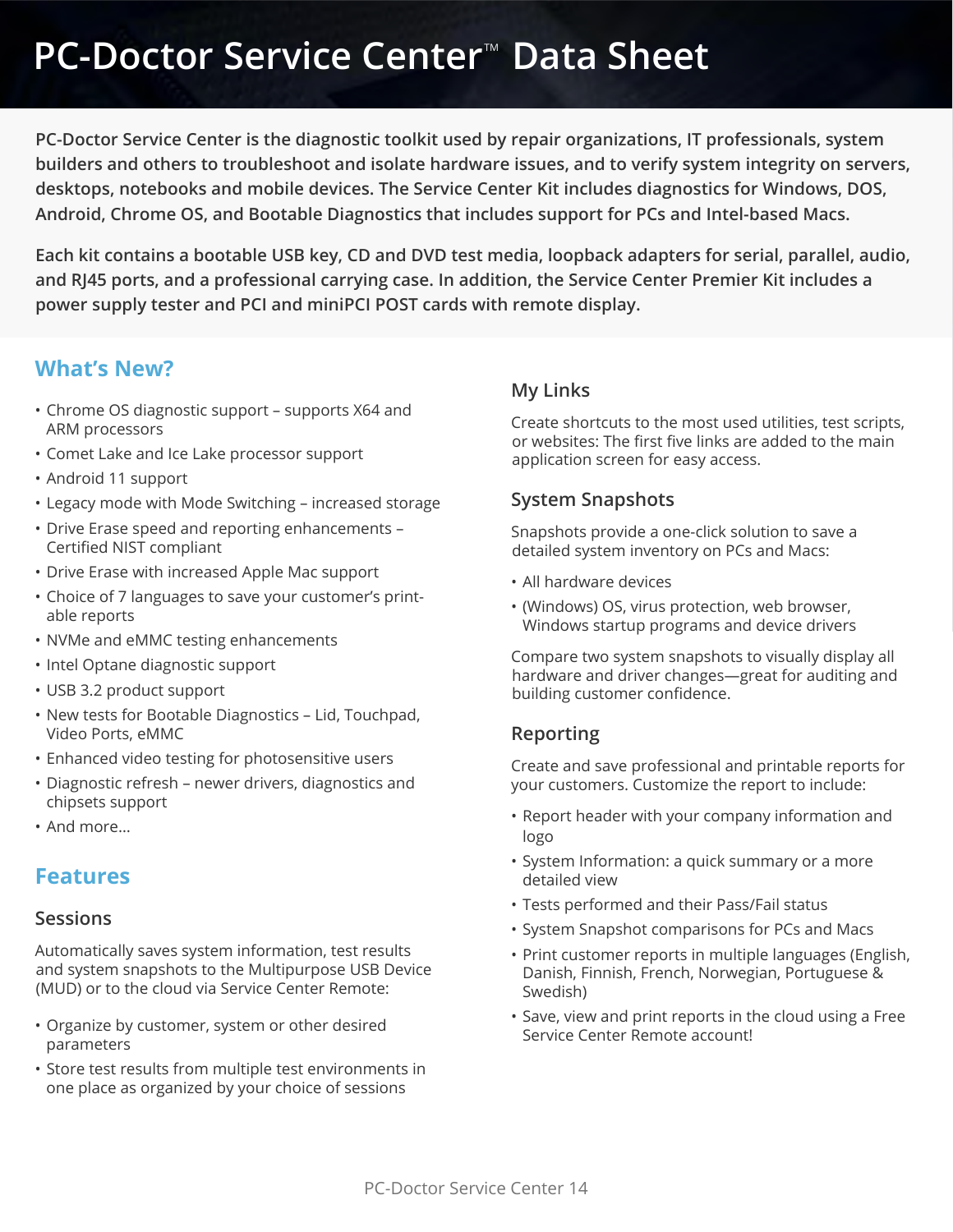## **Personal Computers (PCs)**

### **Hardware and Tests**

The following infomation highlights key hardware support and tests. A complete list of all 500+ diagnostics is available at:

https://www.pcdservicecenter.com/diagnostics.php.

### **CPU**

Chipset support:

- Support of the latest Intel and AMD chipsets
- CPU/CoProcessor testing:
- Instruction Sets MMX, SSE, SSE2, SSE3, SSSE3, SSE4.1, SSE4.2, SSE4A, AVX, AVX2
- Buffer, Cache, Commands, Exceptions, Floating Point Unit, Interrupts, Operations, Prime Number Generation, Registers
- Stress test

#### **Memory**

- Improved coverage in Windows
- Extended memory
- 17 testing algorithms for maximum coverage
- Low-level testing in protected-mode:
	- o Supports 96GB+ (DOS), unlimited in Windows and Bootable
	- o Five testing algorithms that implement research done in conjunction with the University of Nevada, Reno (view here): https://tinyurl.com/pcdmemory

#### **Storage**

Supported controllers: PATA, SATA, SCSI, SAS

Supported devices:

- Hard Drives, Solid State Drives, SCSI Drives, USB Drives, Card Readers, eMMC, Floppy Drives, NVMe Drives, SAS Drives
- Optical Drives:
	- o Blu-ray/BD-R/BD-RE, HD DVD
	- o CD-ROM/-R/-RW/+R/+RW
	- o DVD-ROM/+R DL/-R DL/+R/-R/RAM/+RW/-RW

#### Available testing:

- S.M.A.R.T. Status and Conveyance Tests, Short and Long Self-Tests, Log Viewer
- Targeted Read Test algorithm created from a hard drive study done in conjunction with an OEM (view here): https://tinyurl.com/hddcasestudy
- Test individual hard drives within RAID configurations
- 40 Hard Drive, 23 Solid State Drive, 18 SCSI, 75 Optical Drive, 21 Floppy Drive, 5 MMC Storage, 12 Removable Storage, 6 NVMe Drive tests

## **System Board**

Supported chipsets: AMD, ATI, Intel, nVidia, SiS, VIA

Available testing:

- BIOS Timer, CMOS, CMOS RAM, RTC, TPM
- DMA Channels, IRQ Controller, RAM Refresh, SMBus, System Timer
- PCI, PCIe, miniPCI, miniPCIe, PCMCIA, PCMCIA Detection, CardBus
- 8042 keyboard controller, USB
- IEEE1394, USB
- 14 serial port tests
- 6 parallel port tests

### **Multimedia**

Verify advanced audio and video capabilities through Windows or basic audio and video capabilities through Bootable/DOS diagnostics:

- DirectX (support through DX12), CUDA video cards, video ports, NVIDIA G-Sync & AMD FreeSync
- Audio testing up to 7.1 surround sound
- TV tuner cards analog and digital
- Multi-Touch Touch Screen
- Webcam
- RealSense 3D Camera

Available Windows testing:

- 26 Video Card tests
- 2 TV Tuner Card tests
- 3 Touch Screen tests
- 3 Sound Card tests
- 9 Webcam tests
- 3 Display tests
- 1 Video Port test

Available Bootable Diagnostics/DOS testing:

- 12 Video Card tests
- 9 Webcam tests
- 3 Touch Screen tests
- 7 Audio tests
- 1 Display test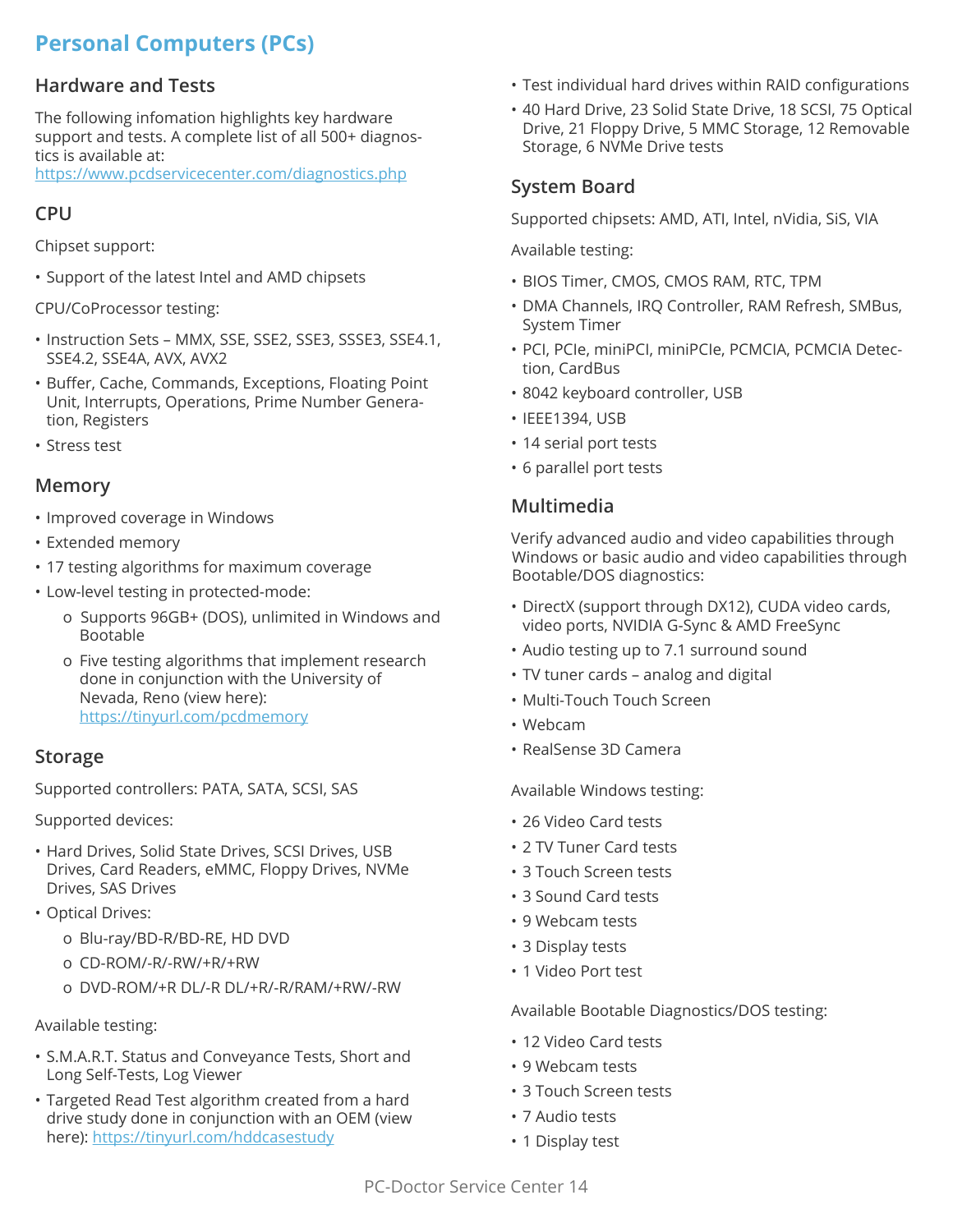## **Personal Computers (PCs) Continued**

## **Communication**

Available testing:

- 29 Network tests:
	- o Wired tests (10/100/1000Mb/10Gig)
	- o Wireless tests (802.11a/bt/g/n)
- 3 Bluetooth tests
- 9 Modem tests
- 2 Mobile broadband tests
- 2 NFC tests

### **Sensors**

- Accelerometer
- Ambient Light Sensor
- Gyrometer
- Magnetometer
- GPS
- Fingerprint Reader
- Eye Tracker
- Biometrics Camera

## **Power State**

- Hibernate
- Modern Standby
- Standby

## **Miscellaneous**

- 18 Interactive tests
	- o Alien FX
	- o 4 Digitizer Stylus
	- o Keyboard
	- o Mouse
	- o Trackpad
	- o Trackpoint
	- o Lid Sensor
	- o 2 Microphone
	- o Joystick
	- o Printer
	- o Standby
	- o Hibernate
	- o USB Ports
	- o Video
- 4 Battery tests
- 4 IPMI tests

## **Drive Erase**

- Certified NIST-Compliant erasure solution
- Two ATA Secure Erase methods
- Three ATA Sanitize Erase methods
- Two NVMe Secure Erase methods
- Two NVMe Sanitize Erase methods
- Two SAS Sanitize Erase methods
- MMC Secure Erase
- Three Block Erase methods (based on DoD 5022 guideline)
	- o 1-pass
	- o 3-pass
	- o 7-pass
- Two methods to erase in DOS (based on DoD 5022 guideline)
	- o Clear single pattern
	- o Sanitize three patterns + verify
- Erase multiple drives simultaneously

## **Automation**

Using built-in command-line and boot functions, you can:

- Launch test scripts or individual tests
- Save test logs and reports

## **System Events**

Conveniently locate problems reported by Device Manager or the Windows Event Log, including devices without an installed driver, Application Crashes, and OS Crashes (BSOD). BSOD entries with available Windows dump files are analyzed to root cause the device driver that caused the BSOD.

## **Test Scripts**

Test scripts are sequences of tests that run sequentially or in parallel, which can be saved for reuse. Create scripts in Windows or Bootable using the Script Editor to:

- Perform testing in parallel–put extra load on the system to better locate intermittent issues and speed up test time
- Specify minimum time per test or number of times to run each test
- Customize testing parameters: default values have been set to balance accuracy and speed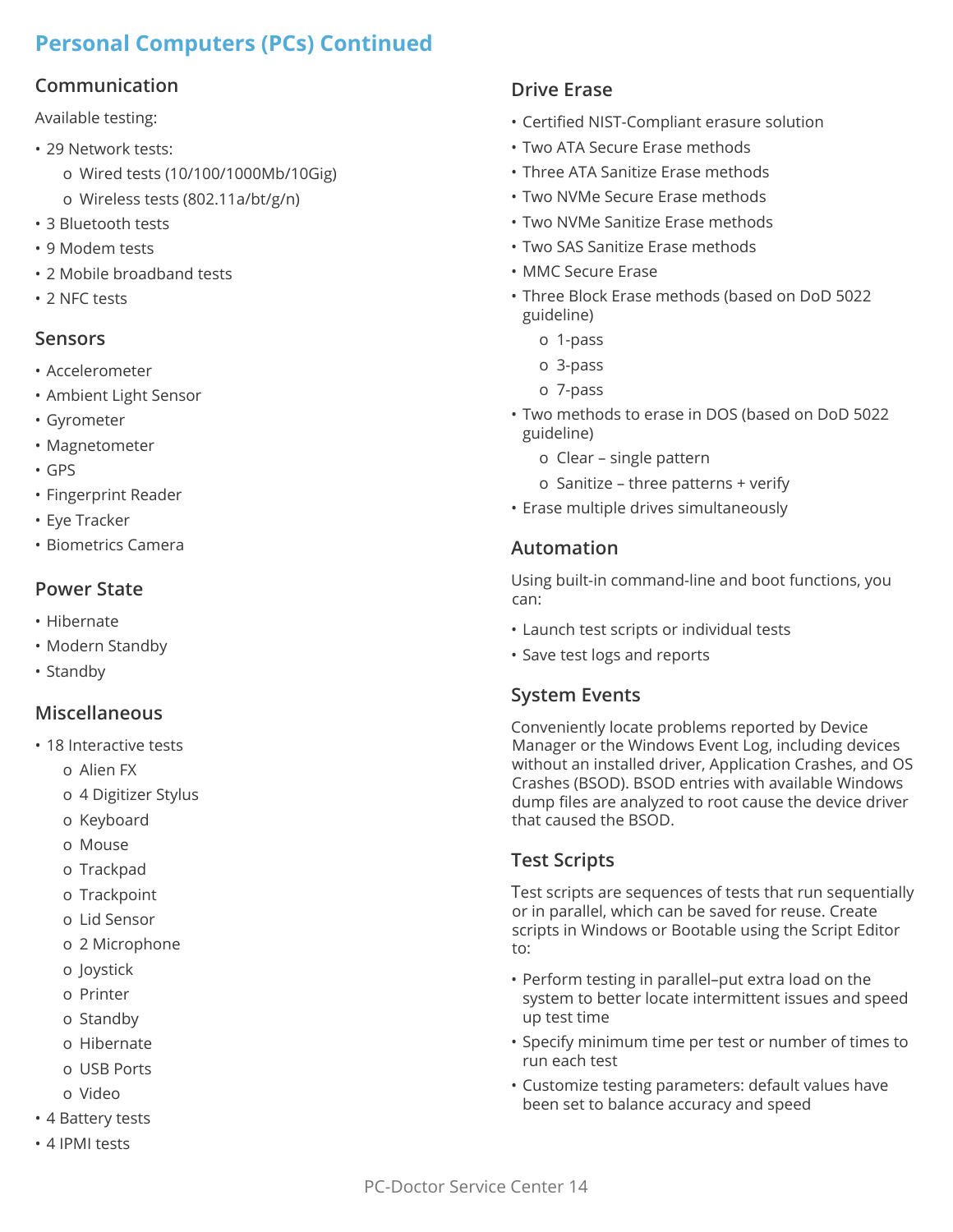## **Intel-Based Apple Macs**

### **Hardware and Tests**

The following information highlights key hardware support and tests. A complete list of all 160 diagnostics is available at:

https://www.pcdservicecenter.com/diagnostics.php.

### **CPU**

Chipset support:

• Support of the latest Intel chipsets

CPU/CoProcessor testing:

- Instruction Sets MMX, SSE, SSE2, SSE3, SSSE3, SSE4.1, SSE4.2, SSE4A, AVX, AVX2
- Buffer, Cache, Commands, Exceptions, Floating Point Unit, Interrupts, Operations, Prime Number Generation, Registers
- Stress test

#### **Memory**

- Same proven test algorithms used for years by PC-Doctor
- 14 memory tests

#### **Storage**

Supported controllers: SATA, SCSI, SAS

Supported devices:

- Hard Drives, Solid State Drives, SCSI Drives, USB Drives, Card Readers, Floppy Drives, Zip Drives, NVMe Drives
- Optical drives:
	- o Blu-ray/BD-R/BD-RE, HD DVD
	- o CD-ROM/-R/-RW/+R/+RW
	- o DVD-ROM/+R DL/-R DL/+R/-R/RAM/+RW/-RW

#### Available testing:

- S.M.A.R.T. Status and Conveyance Tests, Short and Long Self-Tests, Log Viewer
- Targeted Read Test algorithm created from a hard drive study done in conjunction with an OEM (view here): https://tinyurl.com/hddcasestudy
- 13 Hard Drive, 12 Solid State Drive, 3 SCSI, 26 Optical Drive, 5 MMC Storage, 8 Removable Storage, 4 NVMe Drive tests

## **Multimedia**

- 5 Video Card tests
- 9 Webcam tests
- 5 Audio tests
- 2 Display tests
- 3 Touch Screen tests

#### **Communications**

- 16 Network tests:
	- o Wired tests (10/100/1000Mb/10Gig
	- o Wireless tests (802.11a/b/g/n)
- 4 Modem tests
- 2 Bluetooth tests

#### **Miscellaneous**

- 4 Interactive tests
	- o Keyboard
	- o Mouse
	- o Microphone
	- o USB Ports
- 2 Battery tests

#### **Drive Erase**

- Certified NIST-Compliant erasure solution
- Two ATA Secure Erase methods
- Three ATA Sanitize Erase methods
- Two NVMe Secure Erase methods
- Two NVMe Sanitize Erase methods
- Two SAS Sanitize Erase methods
- MMC Secure Erase
- Three Block Erase methods (based on DoD 5022 guideline)
	- o 1-pass
	- o 3-pass
	- o 7-pass
- Erase multiple drives simultaneously

#### **Automation**

Using built-in and boot functions, you can:

- Launch test scripts or individual tests
- Save test logs and reports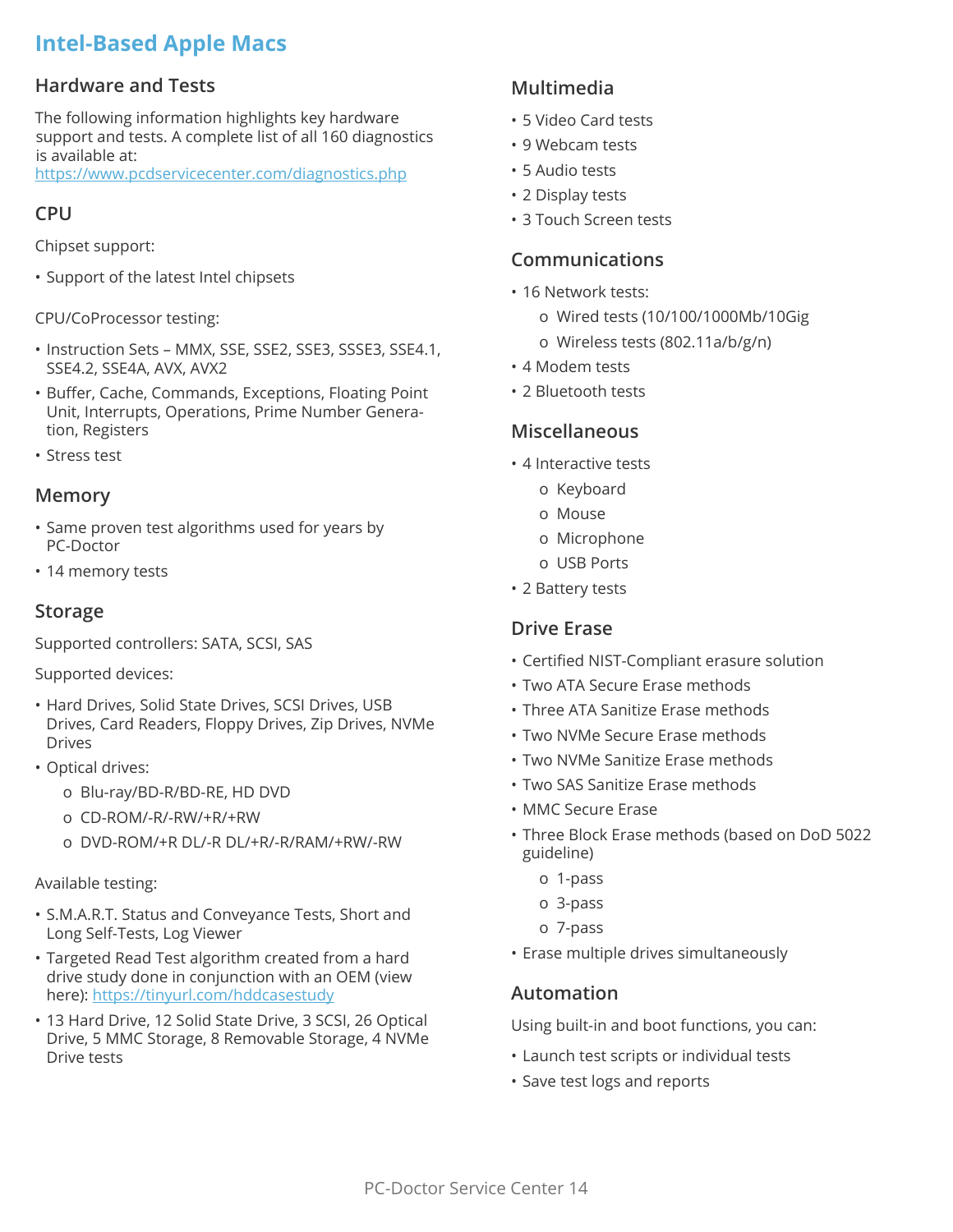## **Intel-Based Apple Macs Continued**

#### **Test Scripts**

Test scripts are sequences of tests that run sequentially or in parallel, which can be saved for reuse. Create scripts using the visual Script Editor to:

- Perform testing in parallel put extra load on the system, to better locate intermittent issues and speed up test time
- Specify minimum time per test or number of times to run each test
- Customize testing parameters the default values have been set to balance accuracy and speed

## **Android Devices**

#### **Hardware and Tests**

The following information highlights key hardware support and tests. A complete list of all 68 diagnostics is available at:

https://www.pcdservicecenter.com/diagnostics.php.

#### Supported Devices:

- Android version 4.1 11.0
- All form factors

### **CPU**

Supports ARM, 64-bit ARM, and Intel x86.

- 4 ARM CPU tests
- 9 x86 CPU tests

#### **Storage**

• 1 internal storage test

#### **Memory**

- Same proven test algorithms used by PC-Doctor for years, ported to Android
- 12 tests

#### **Multimedia**

- 6 Screen tests including support for screens of all sizes, up to 10-point multi touch
- 9 Camera tests including support for multiple cameras
- 3 Audio tests
- 1 Video test

#### **Sensors**

- Accelerometer
- Gyroscope
- Ambient Light
- Magnetic Field Sensor
- Proximity
- Vibration

#### **Communications**

- 1 Wireless Network test
- 2 Bluetooth tests
- 3 Mobile Connection tests
- 2 GPS tests
- 2 NFC tests

#### **Miscellaneous**

- 3 Battery tests
- 2 Button tests
- 1 PCI test

#### **Drive Erase**

• Device Factory Reset

## **Chrome OS**

#### **Hardware and Tests**

The following information highlights key hardware support and tests. A complete list of all 170 diagnostics is available at:

https://www.pcdservicecenter.com/diagnostics.php

#### **CPU**

Chipset support:

- Support of the latest Intel and AMD chipsets
- 9 x86 CPU tests

CPU/CoProcessor testing:

- Instruction Sets MMX, SSE, SSE2, SSE3, SSSE3, SSE4.1, SSE4.2, SSE4A, AVX, AVX2
- ARM Instruction Set A32, A64, VFP, VFPV3, NEON
- Buffer, Cache, Commands, Exceptions, Floating Point Unit, Interrupts, Operations, Prime Number Generation, Registers
- Stress test